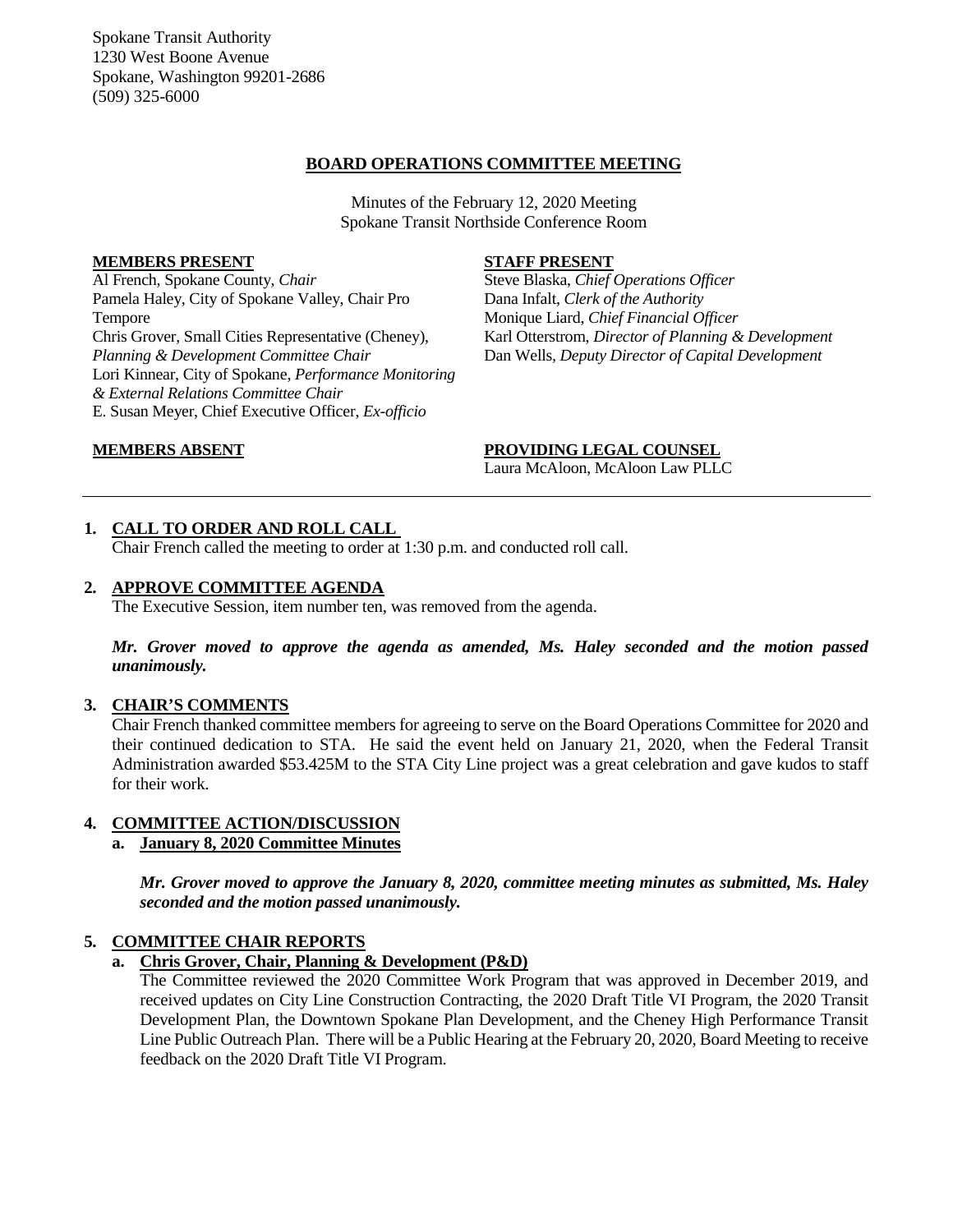# **b. Lori Kinnear, Chair, Performance Monitoring & External Relations (PMER)**

The Committee forwarded the 2020 Performance Measures and the I-90/Valley Corridor Award of Contract for Design and Engineering Services to the Board consent agenda. The Committee received a report on the Preliminary Proposal for 2021-2022 Service Revisions, as well as Legislative Report.

# **6. JEFFERSON LOT COOPERATIVE PARK AND RIDE AGREEMENT**

The Jefferson Lot is a park and ride facility under the I-90 Viaduct between Jefferson and Walnut streets with approximately 400 parking stalls. STA has the opportunity to enter into a no-fee cooperative agreement with the Washington State Department of Transportation (WSDOT) for the continued use of the Jefferson Lot Park and Ride to provide transit services. The term of the agreement is 20-years, with one 10-year renewal. Board authorization is required to enable the CEO to sign the final agreement.

*Mr. Grover moved to recommend the Board authorize the CEO to execute the Jefferson Park and Ride Cooperative Agreement with the Washington State Department of Transportation and forward to the Board consent agenda. Ms. Haley seconded the motion and the motion passed unanimously.*

# **6.1. CENTRAL CITY LINE AWARD OF CONTRACT – CORE CONSTRUCTION**

STA Board Resolution 774-19, adopted 7/25/19, approved the full Central City Line (City Line) project budget of \$92.231 million, which includes a combination of federal Small Starts funding and state, local and federal CMAQ funds. The Planning and Development Committee approved the City Line Core Construction scope of work authorizing the release of an Invitation for Bid (IFB). The IFB was released on December 23, 2019, and two bids were received on February 7, 2020. Both bids were lower than the final engineer's estimate of \$20,265,084. Staff reviewed each bid package and determined the bids were responsive and included all of the required information. Staff performed a responsibility review of the lowest bidder, Cameron-Reilly, LLC, and determined the company is responsible, has all of the required licensing, is registered with the appropriate local and state agencies, and is not debarred from working on a public works projects. Staff requested an award of contract to Cameron-Reilly, LLC, in the amount of \$12,300,000 before applicable sales tax and Board authorization for a contingency budget of 30%, in the amount of \$3,690,000, for a total contract budget up to \$15,990,000, before applicable sales tax.

*Mr. Grover moved to recommend the Board approve an award of contract for the Central City Line Core Construction contract with Cameron-Reilly, LLC, in the amount of \$12,300,000 plus any applicable sales tax, and authorize the allowance for 30% in contingency funding in the amount of \$3,690,000 be assigned to the contract budget. Ms. Haley seconded the motion and the motion passed unanimously.*

# **7. BOARD OF DIRECTORS AGENDA FEBRUARY 20, 2020**

Item 6.E., Central City Line Award of Contract, moved to Board Action – Committee Recommendations. Item 8.A., Nonprofit Discount Pass Update, moved to Reports to Board – Information. There will be no Executive Session.

# *Mr. Grover moved to approve the Board agenda as amended, Ms. Haley seconded and the motion passed unanimously.*

# **8. CEO REPORT**

A King County Superior Court Judge denied a Motion for Summary Judgement and granted the State's motion regarding Initiative 976 (I-976) on all but two issues. The court will allow discovery on the two remaining issues, which are the Contract Impairment claim and the Kelley Blue Book Privileges and Immunities claim. The injunction currently in place against I-976 will continue to be in effect while additional discovery is completed on the two remaining issues.

STA contracted with K&A, an executive search firm, to conduct a search for STA's permanent Chief Operations Officer.